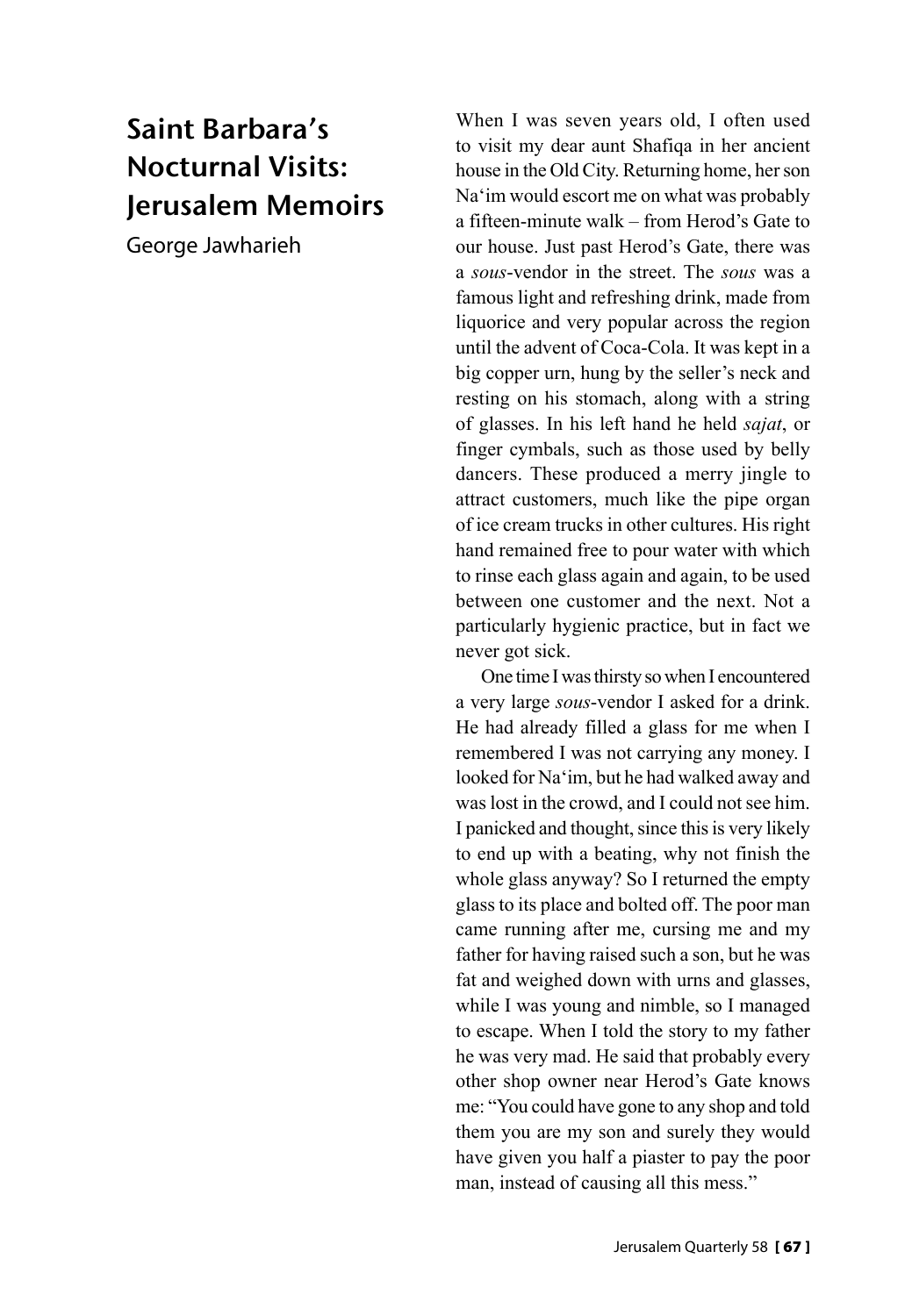In my childhood, it was standard practice that when old friends visited my father I would be called in to greet them, kiss their hand, and would usually receive five piastres as a gift. They would chat with me a few minutes before I would be excused. One particular time a friend from the al-Jabsheh family, an old family from Jerusalem, visited us (unfortunately I forget his name). After the ritual of hand kissing and friendly exchanges, my father asked him to tell me the story of his first visit to Cairo. After a bit of coaxing, he finally agreed.

Jerusalem in the old days was a quiet, sleepy city at night, while Cairo was very lively and active. One street in Cairo had all the cabarets, theatres, and bars, with enough light to illuminate the whole of Jerusalem. He and a friend went to Muhammad 'Ali street and had a great time bar-hopping until by the end of the evening they were quite tipsy and having difficulty finding their way back to their hotel. Our friend had an urgent need to relieve himself and, thinking he was still in the old dark streets of Jerusalem, he found a wall and urinated against it. A policeman passing by got mad at him, scolded him, and since he answered very incoherently, the policeman took him in for the night to be taken before a magistrate the next morning.

In court, the policeman reported what had happened the night before and the judge was very upset, fiercely scolding the offender. His penalty was to pay 25 piasters. Our friend started counting the money: 15, 20, 25, 30. The judge could not understand why he was giving him 30 instead of 25 piasters, so our friend answered: "Your Excellency, I come from Jerusalem, and Jerusalemites never lie. When I was urinating, I also farted once, so I am paying the extra 5 piasters for the fart." The judge and all the people roared with laughter, then the amused judge quipped back: "Since you come from Jerusalem, you will pay nothing. But be sure never to do this ever again."

\* \* \*

My sister Yusra was very keen on classical music and once passionately wanted to attend an opera presented by Jewish singers and orchestra at the Edison Theatre in the Jewish part of Jerusalem. Jews, particularly those coming from Germany and Central Europe, were extremely talented and serious about classical music, while those who came from Yemen and Iraq were and still are more interested in Arabic music. Of course my father wouldn't dream of letting her go alone to a performance late at night. She begged and begged and finally their compromise involved my poor uncle Fakhri, who was convinced by my father to escort Yusra to the spectacle.

Uncle Fakhri was an avid player of the qanun, a zither-like string instrument, and adored oriental music but had never in his life attended a concert of Western classical music. After they took their seats, he wanted to chat with Yusra, but she explained to him politely that in these types of concerts you do not talk or whisper until the very end. Grudgingly, Fakhri accepted that but could not in any way follow the music or relate to the opera's plot. At the very end, probably after two hours, the heroine discovered that her lover was cheating on her so she took a gun out, shot him, and said, "Moot! Moot!" – for the word for "die" in both Hebrew and Arabic. That was too much for Fakhri who stood up, calling out to the murderous soprano, "You have killed us all!" The other members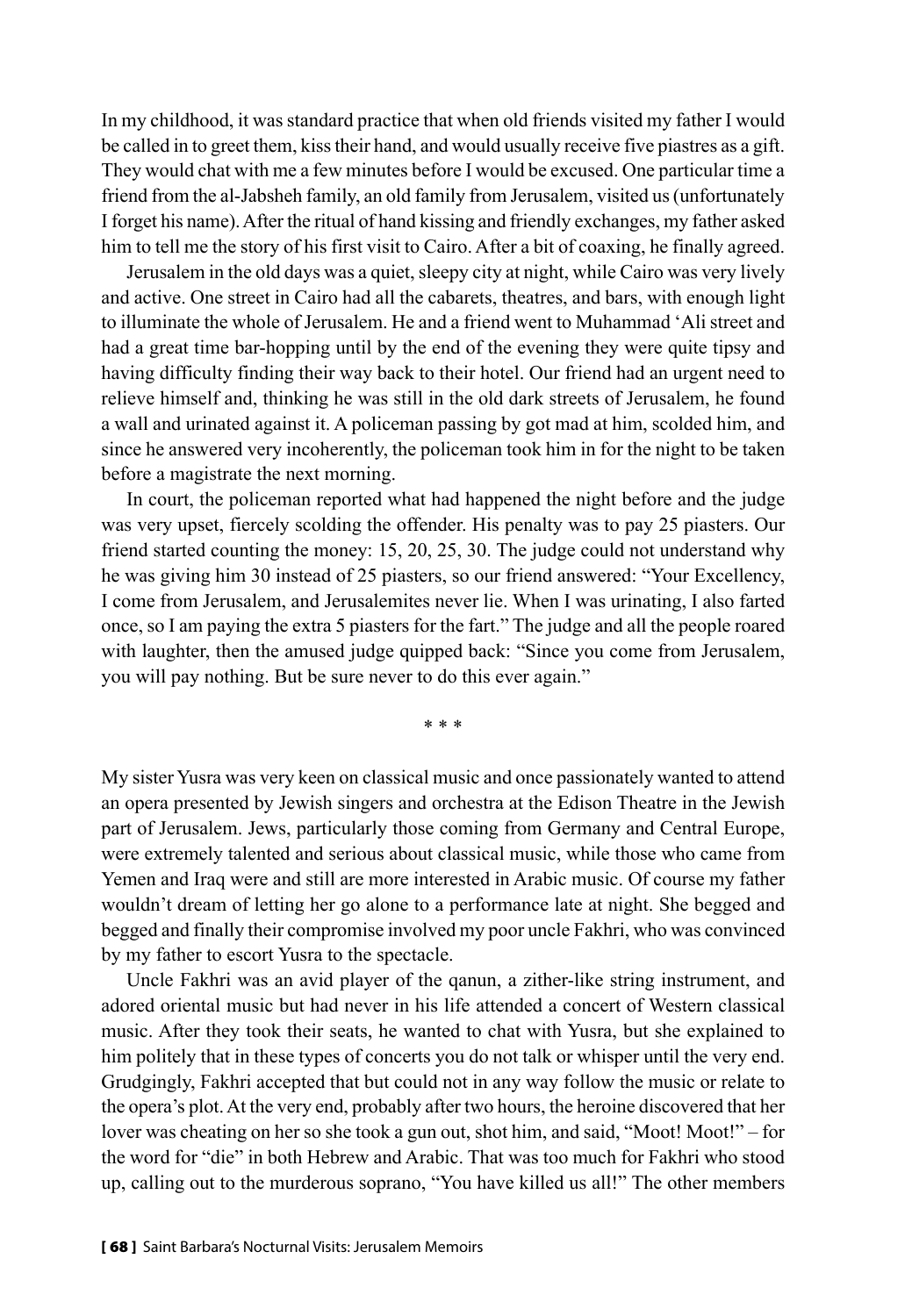of the audience yelled at him angrily as he dashed out of the theatre pulling the sobbing Yusra behind him. Yusra never again went with Uncle Fakhri to any concert.

\* \* \*

One of our greatest spots for outings and vacations in my childhood was Jericho. My parents, like many other Jerusalemite families, spent their winters in Jericho, a short distance from Jerusalem but with a drop in altitude of at least one thousand meters. This makes it very warm in winter, with temperatures eight or ten degrees Celsius higher than Jerusalem. Actually, the Dead Sea, which is close to Jericho, is the lowest point on Earth. An Arab tour guide once proudly and solemnly announced to a group of visiting Americans, with a high degree of geographical precision: "Ladies and gentlemen, you are now the lowest people on Earth."

In the years before the war, Jericho had a small population of around only five thousand people, excluding the local tourists that visit from Jerusalem. We used to love going there in the winter. It would be very green due to a number of springs, which irrigate the arid land, and, of course, the Jordan River. The big wadi would fill with water in winter when it rained a lot in Jerusalem. There were a number of sites around it, including the Dead Sea, the site of Jesus's baptism, and the Jordan River, as well as several springs, which were bursting with water in the arid winters, irrigating the orange groves and many tropical fruit orchards. Jericho oranges had the reputation of being the sweetest in the world, ripening a full month or so before the famous Jaffa oranges.

As a boy, I had many friends in Jericho, among them my dear friend Fakhri Hazineh and his brothers. Frequently, I would spend days at their beautiful house in Jericho when my parents were not down there. Other friends – all Muslims and Jerusalemites, come to think of it – were Sami Oweida, Sari Nashashibi, the children of the Rassas family, and Sa'id and Musa Halaby. We used to spend hours playing ball, shooting birds, and visiting the different sites, and never noticed the days passing by. During the full moon, my father and other friends would rent a bus and all the families would go to the Dead Sea. These picnics were so dear to our heart and the Dead Sea looked marvelous under the moonlight. Sometimes they would get a boat for all of us to take a ride. Frequently we would swim in the extremely salty waters and on the shore, our families would eat and drink, while my father played his famous *oud*, accompanied by my sister Leila's voice.

\* \* \*

My dear mother was extremely religious and she would fast literally every year for Christmas, Easter, and the Assumption of the Blessed Virgin Mary in August. Fasting in winter is difficult while in summer it is much easier, with the abundance of different fruits and vegetables including grapes, watermelons, prickly pears, and pomegranates. As children, we usually only fasted the last week before the feast. I remember my sister Ayah and I used to bore my mother with all our questions about what is allowed or not during the fast. For example, we would ask, "Is water allowed, mum? What about bread?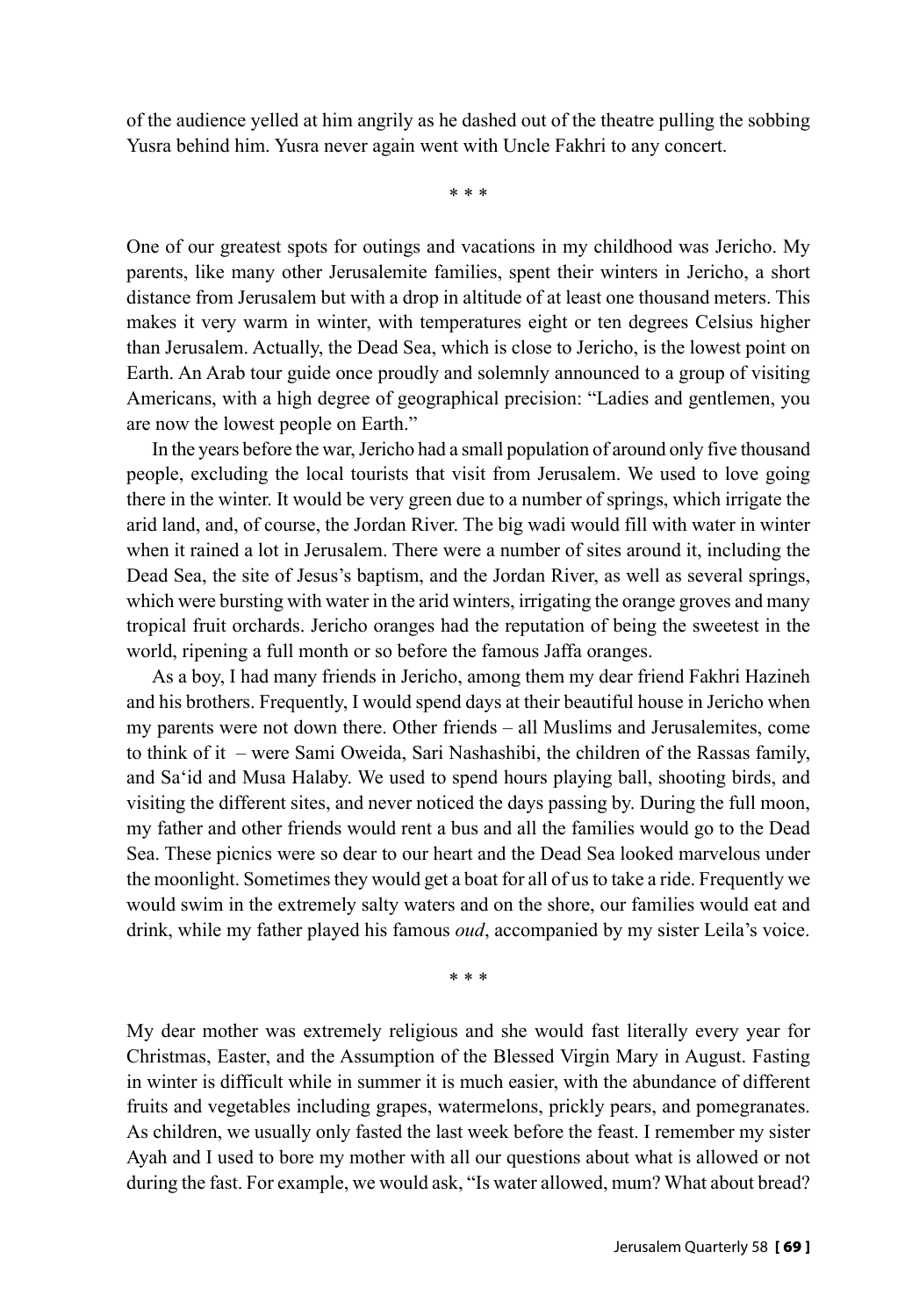Is lying allowed?" Sometimes she got so tired that she thought it would have been better if we quit the fast.

The climax was the Feast of the Assumption and the breaking of the fast on 15 August. My mother and all the children would leave the house very early in the morning, probably as early as four, and walk to Herod's Gate, crossing the Old City, leaving it through Bab al-'Asbat (Lion's Gate), and walking a short distance to the beautiful old church of the Holy Virgin Mary, Mother of Christ. It is believed that she is buried somewhere in that church. The church has very small doors opening onto passages leading to a number of stairs rising up to the altar. These stairs were lit on both sides by candles and the sight of the lit stairs will never leave my memory. Many Muslim women would come to light their candles, too, in honor of the Virgin, revered in the Qur'an as the mother of the prophet Jesus.

We would light our candles, kneel to pray alongside my mother, then rise up and leave the church. A small grove with lovely trees surrounded the church, with a clearing that had swings and other playground attractions for the children. There was a peddler selling whistles, toy drums, cymbals, and tambourines, as well as small clay drinking pots, sweets, and what have you. We would buy whatever we could afford and then rush home starving. Our household help would have prepared a fabulous breakfast feast and we would ravenously consume the food we had missed during our two weeks of fasting, including eggs, cheese, bacon, sausages, and milk.

\* \* \*

Like the feast of the Holy Virgin Mary celebrations in August, all religious festivities in Jerusalem had special traditions attached to them. The Orthodox Arabs follow the Julian calendar, which is fourteen days behind the Gregorian calendar. So our Christmas fell on 7 January, New Year's on 14 January. This state of affairs suited the Jerusalem and Bethlehem churches quite well as it avoided having all the denominations crowding the same church at the same time.

At home we always had a large, freshly cut, green Christmas tree set up two days before Christmas. On Christmas Eve the whole family took part in decorating the tree. The main meal was on Christmas day. Christmas was much more religious and much less commercial in those days. The main religious celebration took place in the Church of the Nativity in Bethlehem on Christmas Eve, as it still does today.

It is interesting to note that Yasser Arafat and later Abu Mazen attended these celebrations as heads of the Palestinian Authority, keeping alive an old tradition in Palestine going back at least to the Ottoman period, when local rulers where expected to preside over these ceremonies. They even have to do this twice, once for the Catholic Christmas and again for the Orthodox Christmas. It is worth noting that the Church of the Nativity, as is the case with the Holy Sepulchre, is meticulously divided among the different Christian sects, including the Orthodox, Catholic, Coptic, Ethiopian, Armenian, and Assyrian. Clerics from each denomination would fiercely and fanatically guard their sectors inside the church. Frequently, vicious fights would break out between monks of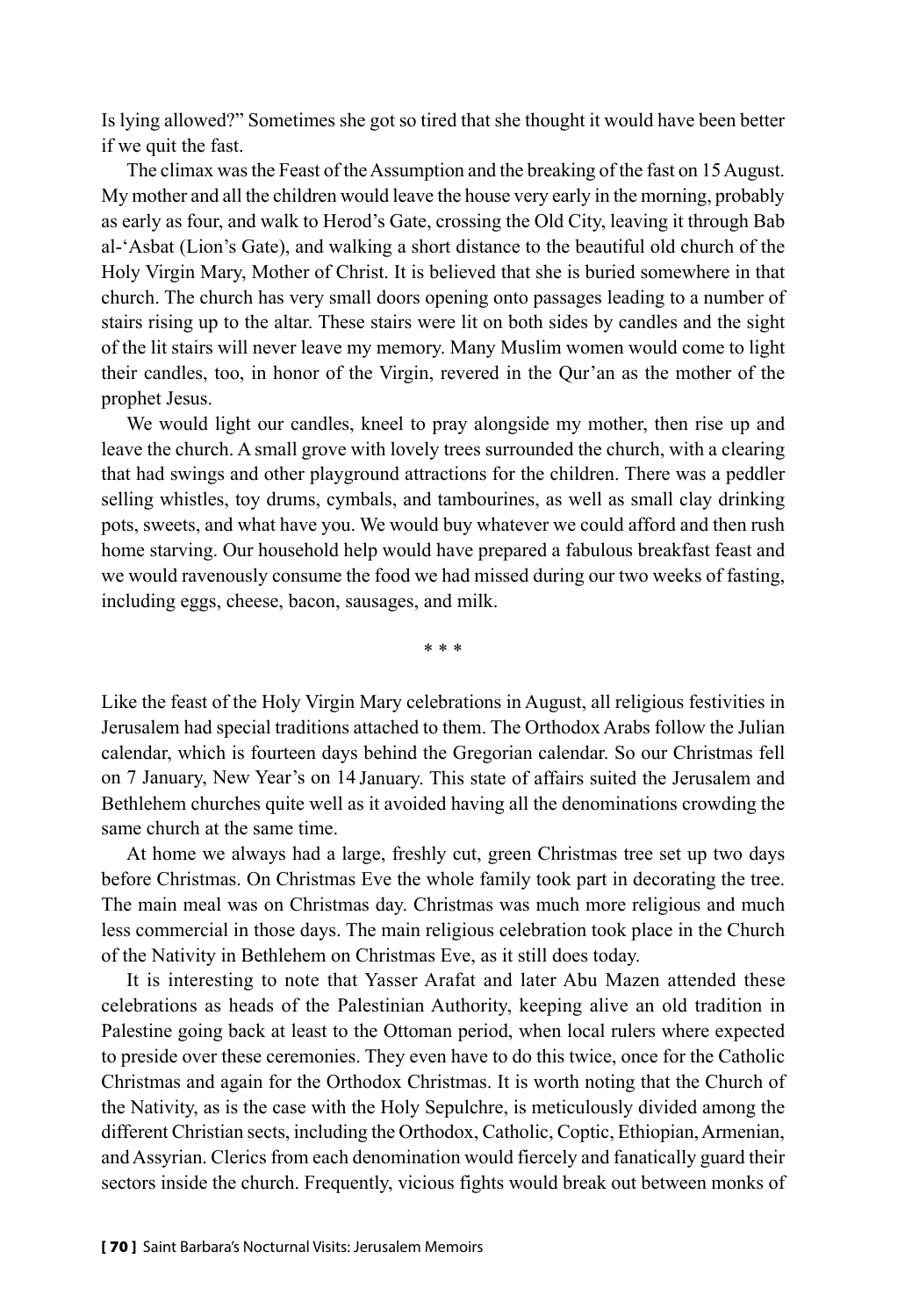the different sects on the slightest pretext, for example if one dared to polish a tile in a chamber belonging to another.

Another feast that took place before Christmas, sometime in early December, was the celebration of Saint Barbara. For a long time we as children genuinely believed that late at night Saint Barbara would visit each house and leave some coins on every plate that had been decorated the night before in her name by the children in each family. Each plate was filled with "koliva" (boiled wheat) topped with white sugar, and each child would decorate his own plate with different treats, like little peppermint balls, blanched pine nuts, and sugared almonds. When I was about ten years old, I skeptically questioned the truth of these beliefs, asking how Saint Barbara could possibly visit every single house in one night. The next morning I regretted my big, precocious mouth, since each of my sisters found a few piastres on her plate while mine had none. My mother sternly explained, "This is what happens to those who doubt."

New Year's was a very special occasion indeed since it was also my father's birthday. On New Year's Eve, literally the whole family, young and old, would be invited to a dinner that lasted for hours. My poor mother and her helpers spent days preparing for the banquet. Turkey was not very common but a nice stuffed lamb always took pride of place on the table. Around midnight, my uncle Khalil and his wife would leave for home. This was because Uncle Khalil had to start preparing the *k'nafeh*, a delicious sweet made with semolina, Nabulsi cheese, and a sugary syrup flavored with orange blossom or rose water, traditionally eaten for New Year's breakfast. This took hours to prepare and bake. The next morning, around ten, we would all go to my uncle's house to eat the fresh *k'nafeh* and all of us, including myself despite my young age, drank a glass of cognac to celebrate the New Year. This took place every year. No fancy parties with champagne, cotillion, and dancing to the music of live bands in hotel ballrooms, no fireworks, none of the wild celebrations you see today. Yet they were great happy times for us all.

\* \* \*

Easter in Jerusalem is the climax of all religious celebrations and cannot be compared with Easter anywhere else in the world. After all, Jesus was crucified in Jerusalem. Thousands of pilgrims and tourists come for the occasion, mainly Greeks and Russians for the Orthodox celebration. Hotels, monasteries, and rooms-to-let would be rented at good prices in the two weeks around Easter. There was fasting of course, but we fasted only on Good Friday and Easter Saturday. Good Friday, when Jesus Christ was crucified, was always a somber day, where we could hear the mourning bells tolling all day long. Somehow, every Good Friday it would rain, as if the skies were crying at the crucifixion of Jesus.

Saturday's noontime ceremony at the Holy Sepulchre was surely moving. The Greek Orthodox Patriarch would arrive with his retinue to perform a solemn ceremony and pray by the grave, the church crowded with people inside and out. It is believed that the Patriarch undresses completely and is thoroughly searched, to be sure he had no way of lighting the candle. Then, at exactly midnight, the Holy Light, according to the local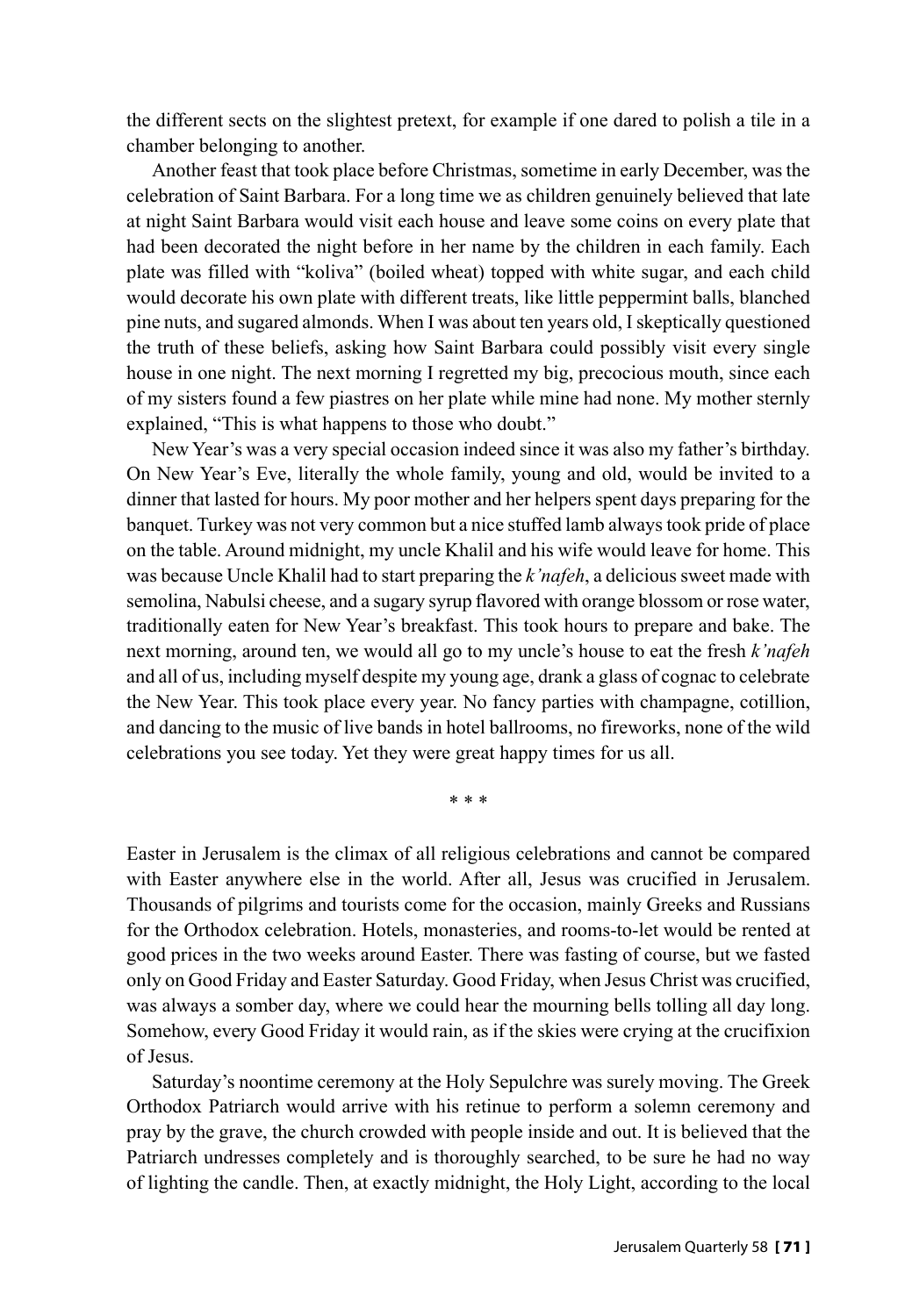legend, appears to light his candle. The Holy Light then spreads like lightning from one candle to another, in the whole church and eventually to other churches in Jerusalem. People were very proud to carry the Holy Light for their lamps at home. I attended this particular ceremony on Saturday more than once, and when I was very young and too short to really see anything, my cousin Na'im put me on his shoulders so I could have a perfect view of the whole scene.

Easter Sunday was also a special day, when fasting finally came to an end and eggs, dyed a red color by boiling them with a piece of old red fez, were typically eaten. As kids, we chose what we thought were the strongest eggs and took great pleasure in cracking the eggs of other friends. The winner would win all the cracked eggs. It is interesting to note that in Greece they have almost the same traditions, and the Holy Light on Saturday is flown in on a special plane, from Jerusalem to Athens, accompanied by a priest. Then an efficient network of transport, including boats, trains, and planes, helps to spread the light so that it reaches all churches in Greece before midnight. The real mass in Athens is at midnight and the light spreads after the announcement: "Christos Anesti" (Christ is risen!). Again, in Jerusalem, Sunday lunch would consist of a large stuffed lamb and typical sweets would be the pinched circular *ka*'*k*, which symbolizes the crown of thorns Jesus wore, and the conical *ma*'*mul*, which is a symbol for either the nails or the spearhead that pierced Jesus's body at crucifixion or, according to some, the sponge soaked in vinegar. The red eggs symbolize his blood.

\* \* \*

There are a number of other Christian, Muslim, and Jewish religious feasts that were traditionally celebrated at different sites in Jerusalem and all around Palestine. These mainly honored saints and prophets, including St. George, St. Elijah, Nabi Rubin, Nabi Musa, and others. Birthdays were less important than name days and on one's name day, people would visit unannounced for two to three days to pay their respects. We often heard our old relatives talk about this incident happening around this name day or that name day. Often I heard specific dates referring to the "small snowfall" and the "huge snowfall," which became fixed reference dates for births and deaths. Another event often referred to was the great earthquake of 1927, which shook both Jerusalem and al-Salt in Jordan.

Muslims had their own religious holidays including the long month of Ramadan culminating in Eid al-Fitr and the al-Adha feast. Ramadan in particular was very intriguing for me. Muslims must fast completely from daybreak to sunset, without any food, water, or sex – I always wondered who would want sex if they could have no food or water. It is extremely hard to abstain from drinking water during the hot summer months, but since it is tied to the lunar calendar, thankfully the time of the Ramadan changes every year. I always admired Muslim endurance and patience and their great obedience to their religious laws. We Christians were naturally allowed to eat and drink, but my father always taught me never to smoke, eat, or drink in front of a Muslim who is fasting, out of courtesy.

When I was a child, our dear friends the al-Hazineh family would invite me to join their huge family for the Ramadan fast breaking every evening. We all sat around the